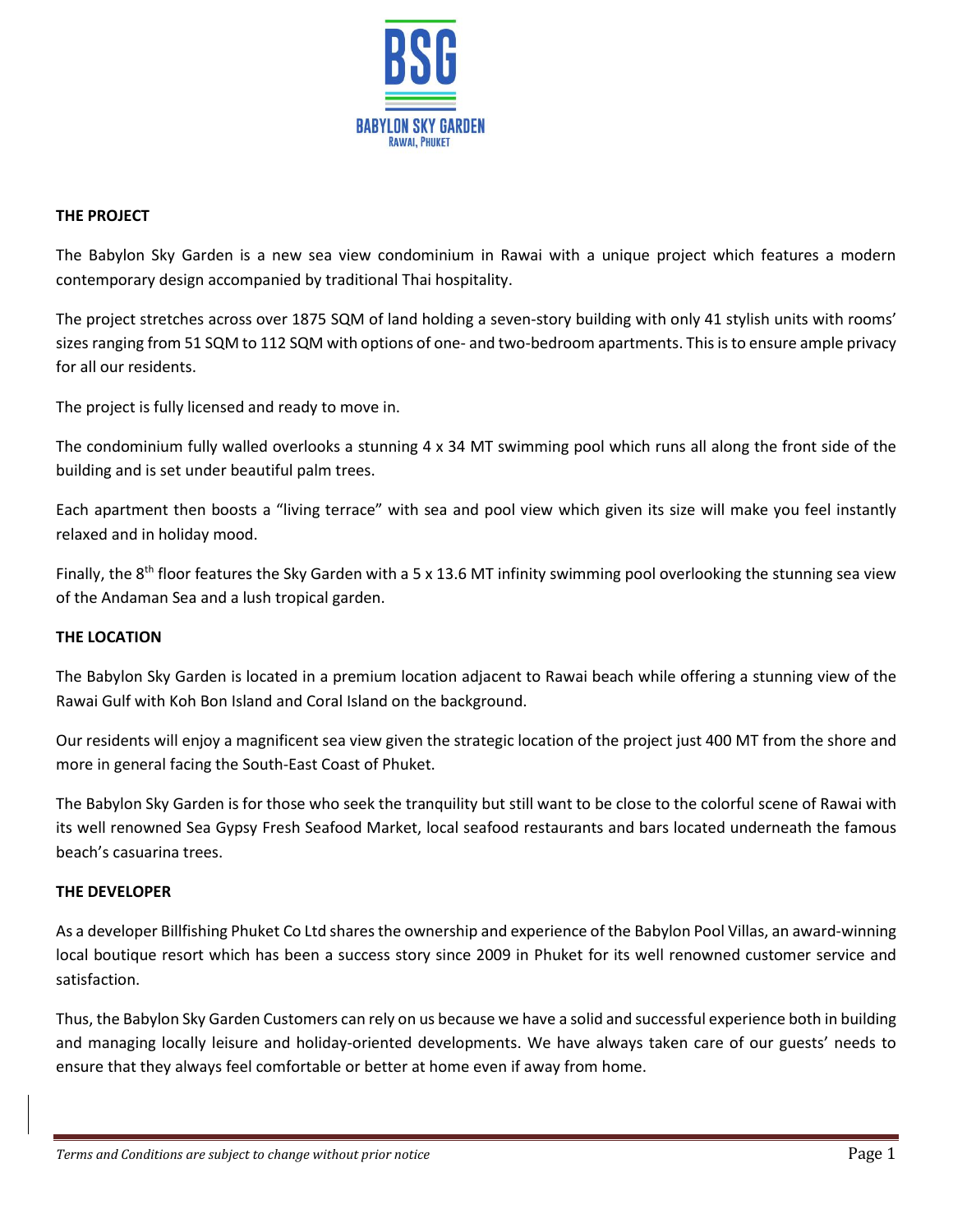

# **BABYLON SKY GARDEN FACT SHEET**

**Location:** Rawai sub-district, Muang district, Phuket province, Thailand

**Land area:** about 1,875 SQM, full title deed (Chanote)

**Property type:** 7 stories 1 building

**Residential units:** 41 units on 7 floors

**Unit type, Unit details, Unit area (SQM)**

Apartment 1 bedroom 1 bathroom from 51 up to 58 SQM

Apartment 2 bedrooms 2 bathrooms from 107 up to 112 SQM

2 bedroom apartments are available off-plan only since you get them by joining 2 one bedroom apartments.

Project started: 1<sup>st</sup> of February 2017

Project completed: 30<sup>th</sup> of September 2018

**Project status:** Project completed/IEE & building & condominium license approved/Ready to move in

**Ownership:** Freehold/Leasehold available

**Developed by:** Billfishing Phuket Co Ltd

**Contact telephone numbers:** 

Mobile +66 (0) 994067068 (Line, WhatsApp, WeChat)

Landline +66 (0) 76608801

**Address:** 39/14 Moo 2**,** Soi Laem Ka Yai, Rawai, Muang, Phuket 83130

**Email:** [sales@babylonskygarden.com](mailto:sales@babylonskygarden.com)

**Facebook:** [www.facebook.com/babylonskygarden.com](http://www.facebook.com/babylonskygarden.com) **Skype:** babylonskygarden

**Website:** [www.babylonskygarden.com](http://www.babylonskygarden.com/)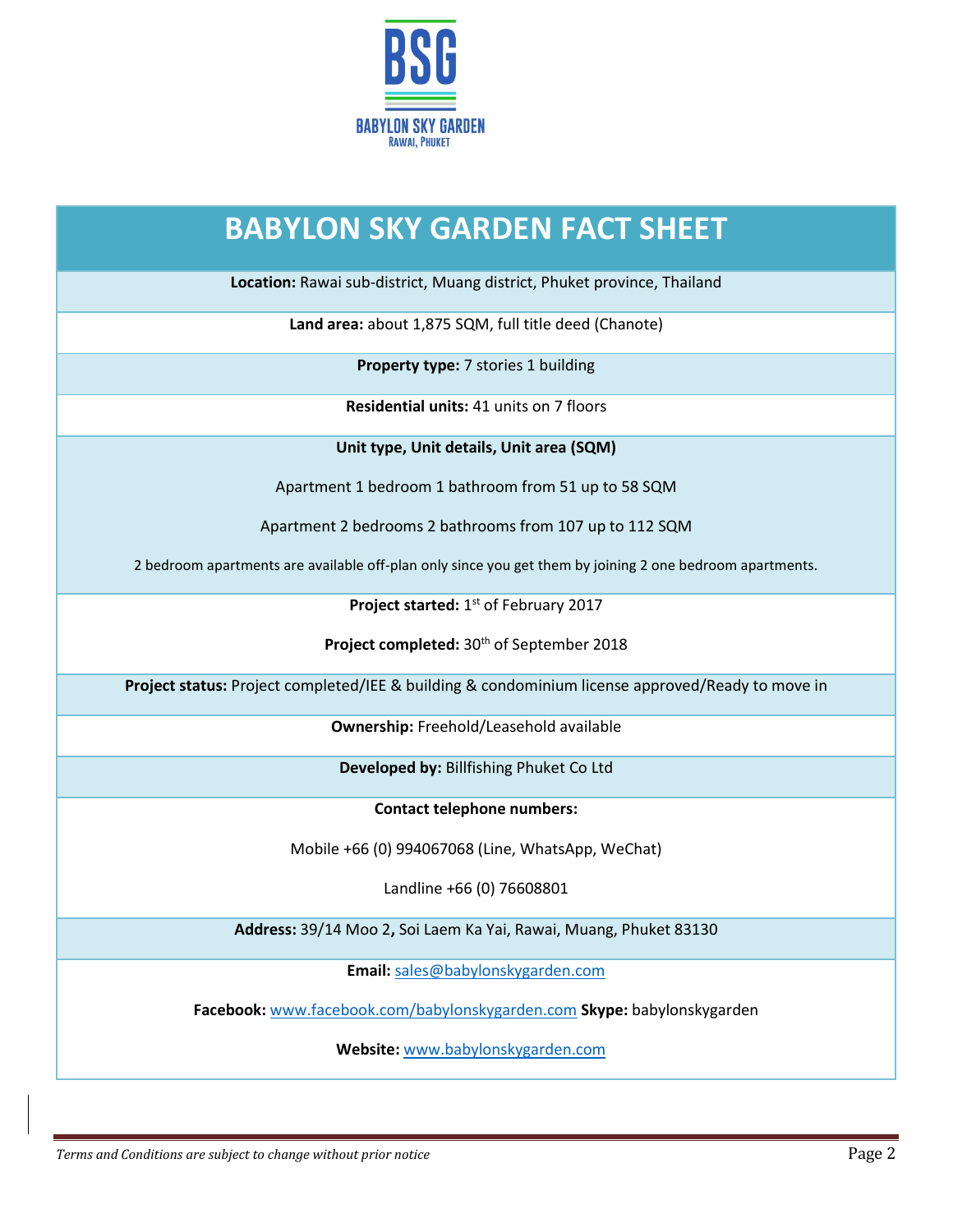

# **COMMON FACILITIES**

**Reception - Lobby**

**2 Lifts to access the floors**

**Ground floor saltwater maxi swimming pool with Jacuzzi, kids pool and sundeck:** 4 x 34 MT

**Magnificent top floor saltwater infinity swimming pool with Jacuzzi/kids pool/sundeck & sea view:** 5 x 13.6 MT

**Roof garden with 360⁰ sea & mountain view**

**Parking:** uncovered/covered outdoor car parking spaces and motorcycle parking spaces

**Tropical Gardens:** ground floor and top floor sky garden with sea view

**High speed Wi-Fi available throughout the property and in each apartment**

**Intercom system**

**Backup power generator**

**Security System:** gated community, security guard, barrier gate, CCTV and keycard access in all entry points

Fire protection system: - fire protection with chemical fire extinguisher and regular water hose;

- fire alarm system and fire extinguisher on every floor and every room;
	- smoke and heat detectors on every floor and every room;
		- one side of the building has fire escape.

**The building designed as an earthquake-resistant structure.**

**Laundry area with coin operated washing and dryer machines**

**Deep water well and public water system**

**Communal water filtration system**

**Separate garbage house with separated waste collection**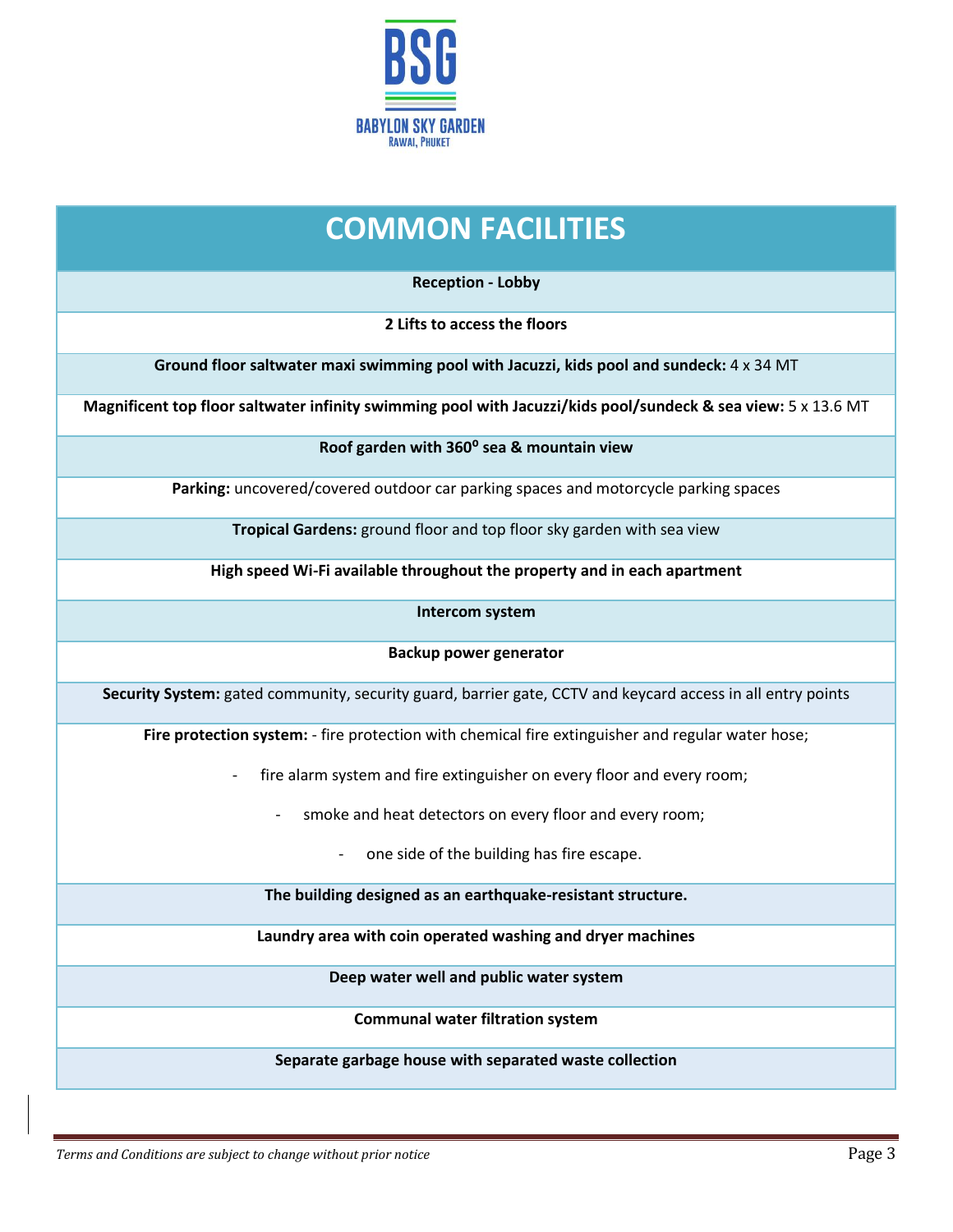

# **NEARBY ATTRACTIONS**

5 min to Rawai beach, Seashell Museum, Sea Gypsy Fresh Seafood Market 7 min to Ya Nui beach, Nai Harn beach, Ao Sane beach and Promthep cape 10 min to Elephant Trekking and to Kata Viewpoint, Shooting Range and Chalong pier 15 min Nui beach, Kata Noi and Kata Yai beach, Karon beach, Chalong Temple 30 min to Big Buddha, Phuket Town, Patong, Coral & Koh Bon Island (by longtail boat) Local shops (7/11, Tesco Express, Super Cheap) & markets, pharmacies and banks are within walking distance Gyms, Muay Thai training centers, Yoga centers, Diving Schools, Kite/Surfing school Local seafood and international restaurants, bars and disco International schools and nurseries Tesco Lotus Supermarket, Makro, Villa Market and Home Pro 30 min from Central Festival shopping center & International Hospitals 40 min to award winning marinas & International Golf courses 50 min from Phuket International Airport

# **Why to invest now in our project?**

Thailand is one of Asia's safest and most sought-after investment destinations due to its growing economy, lifestyle, welcoming culture and mild weather conditions all year round.

Like much of Thailand, Phuket is seeing a growing investors' interest. Much of it is for leisure and holiday-oriented developments which hope to capitalize on the island's long-standing status as an international vacation "hotspot". Both foreign and domestic investors see Phuket as a safe destination for capital with a favorable upside, due, in part, to the island's decades-long popularity, its geographical location and to the first-class services and facilities.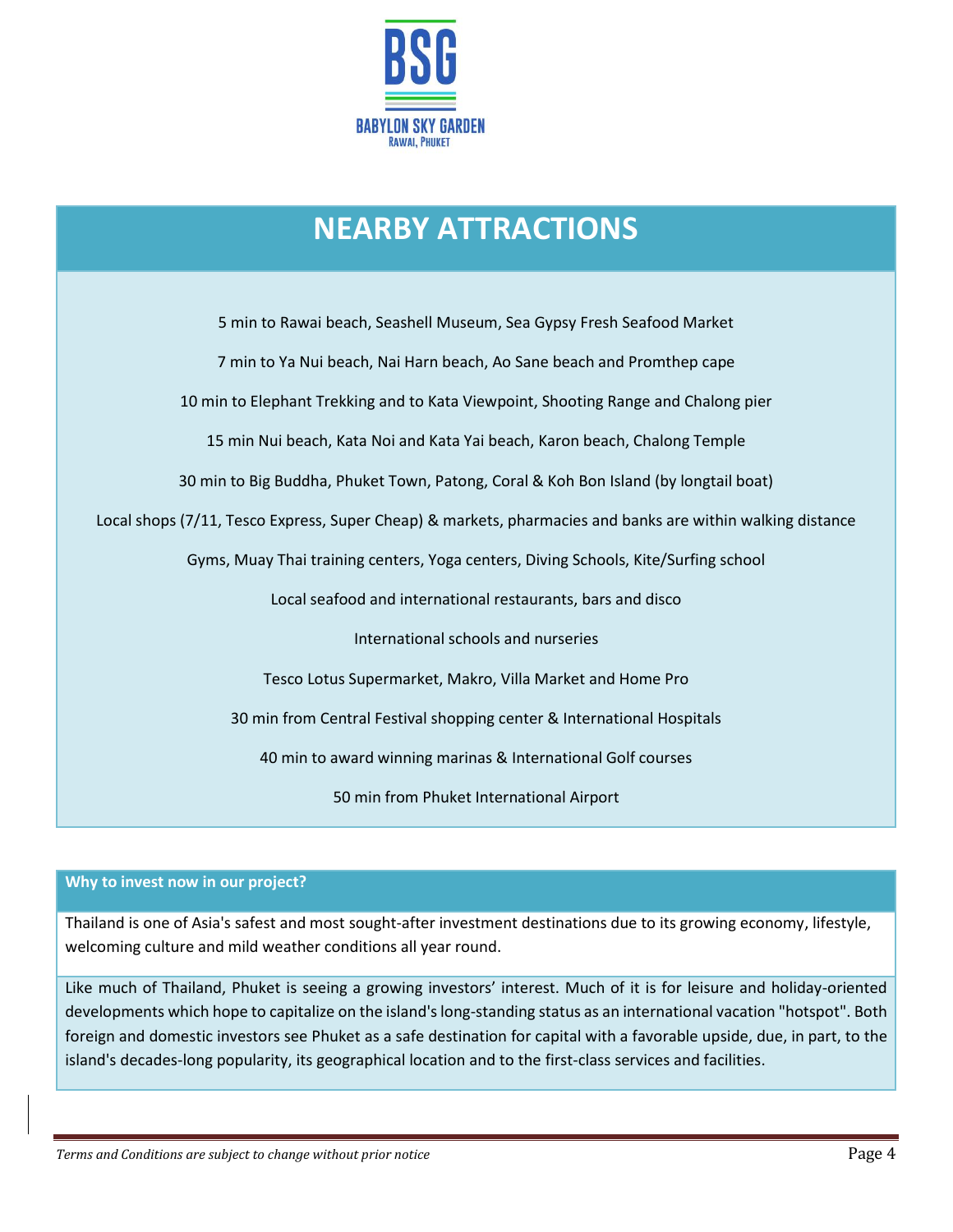

Babylon Sky Garden is set in a prime location 400 MT from the sea, within walking distance of Rawai beach, half an hour from key amenities and facilities in Phuket, boosts an amazing panoramic sea view and award-winning management company.

Opportunity to enjoy usage of your holiday home while earning an annual rental income through our Rental Program.

Opportunity to enjoy capital appreciation due to the following facts:

- $\checkmark$  Rawai area is an upcoming area still undeveloped compare d to the West coast of Phuket;
- $\checkmark$  the land on Phuket island is limited & in particular good sea view land, thus its value will appreciate in the time.

Compared to the local market our project offers an extra-long swimming pool on the ground floor and a second infinity swimming pool on the top floor with breathtaking sea view.

Compared to the local market our units boost an above average size mainly due to an extra-large "living balcony" which will allow you to comfortably sit while having a dinner or just a drink while relaxing and admiring the sea and/or pool view.

## **Extra costs**

**Upgrade Foreign freehold ownership \***

+ 350,000 THB upgrade to foreign freehold quota (49% of the total units' floor area)

**Common area maintenance fee\*\*** 

90 THB/SQM/Month (paid 1 year in advance upon transfer of ownership)

## **Sinking fund\*\*\***

600 THB/SQM (paid upon transfer of the ownership)

**Electricity and water meters' installation fees** 

20,000 THB

**Registration fees for transferring ownership**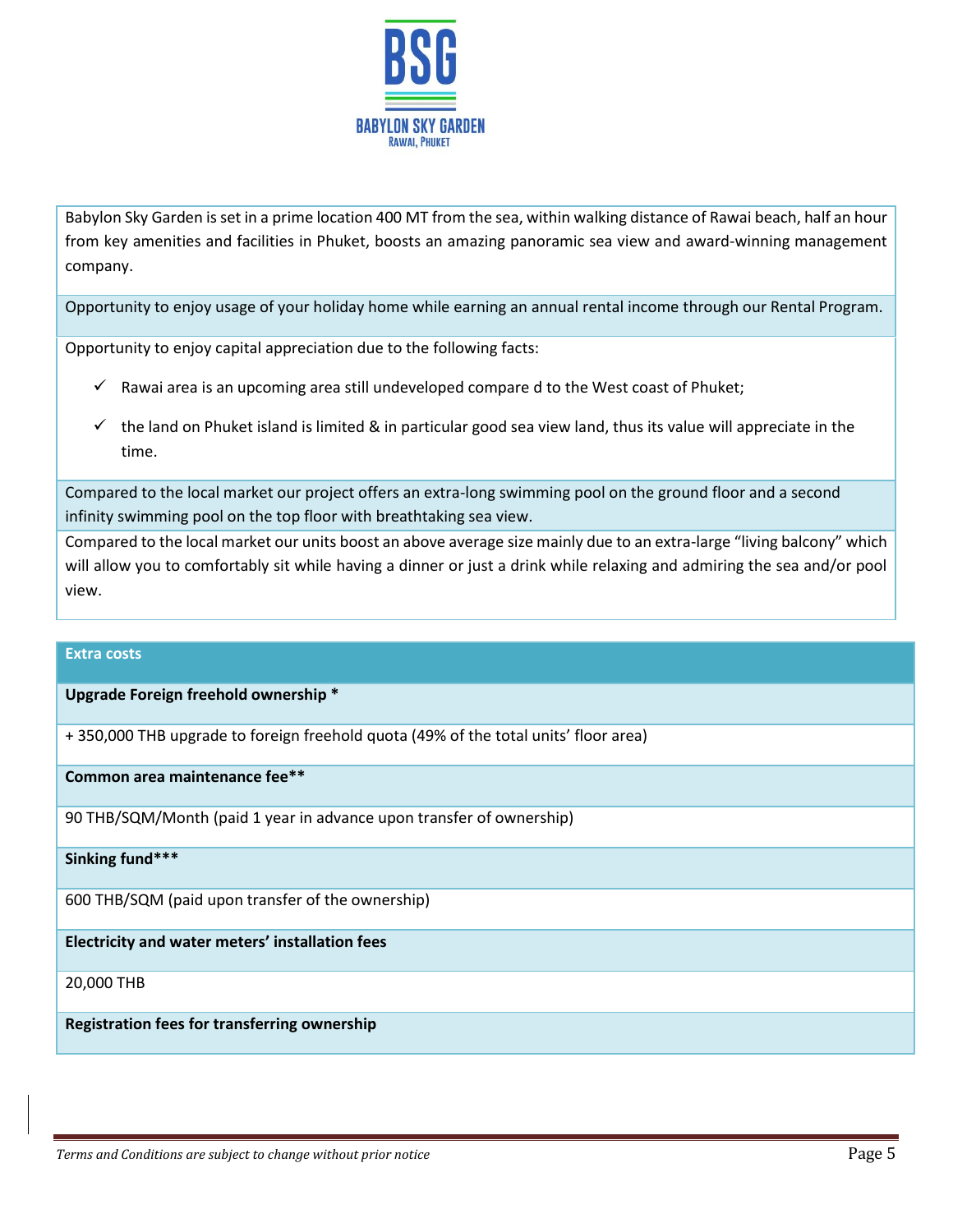

1% transfer fee of the value of the property for freehold

1.1% transfer fee of the value of the property for leasehold

Legal fees payable to the buyer's legal representative to conduct due diligence (if required by the buyer)

\*Units owned exclusively in foreigner's name or foreign company's name.

\*\*Fee paid yearly by the co-owners for the upkeep of the common area and the maintenance of the development. At BSG this fee includes the Wi-Fi internet service as well and the insurance of the condominium.

\*\*\* The sinking fund is a one-time payment made by the co-owners and it is used to cover the cost of major repairs and upgrades of the condominium building and its common areas which are not included in the CAM.

## **Payment terms**

**150,000 THB** – Reservation Fee (not refundable).

**95%** - Signing of the purchase/lease agreement minus Reservation Fee (within 20 days after reservation).

**5%** - Transferring of ownership at the Land Office.

More flexible payment terms up to 1 year are available on request. Buyers however will not be able to start using the property until completion of the transfer of the ownership at the Land Office.

# **Rental Program (RP)**

Through our Rental Program (RP) the room owner/lessee shall receive a rental income which will be calculated as a 60/40 Net Rental Income split where the owner will receive 60% of the rental income during the period in which the property was rented out after deducting all commissions and expenses.

During the Rental Program (RP) the owner/lessee will still be responsible for the payment of the yearly maintenance fee as well as for the unit's electricity bill and water bill on a monthly basis.

Our Management Team during this period will provide regular cleaning service, room inspection visits, maintenance or repairing so to maintain the room always in good condition.

The room owner/lessee can stay or allow relatives and/or friends to stay an unlimited number of days.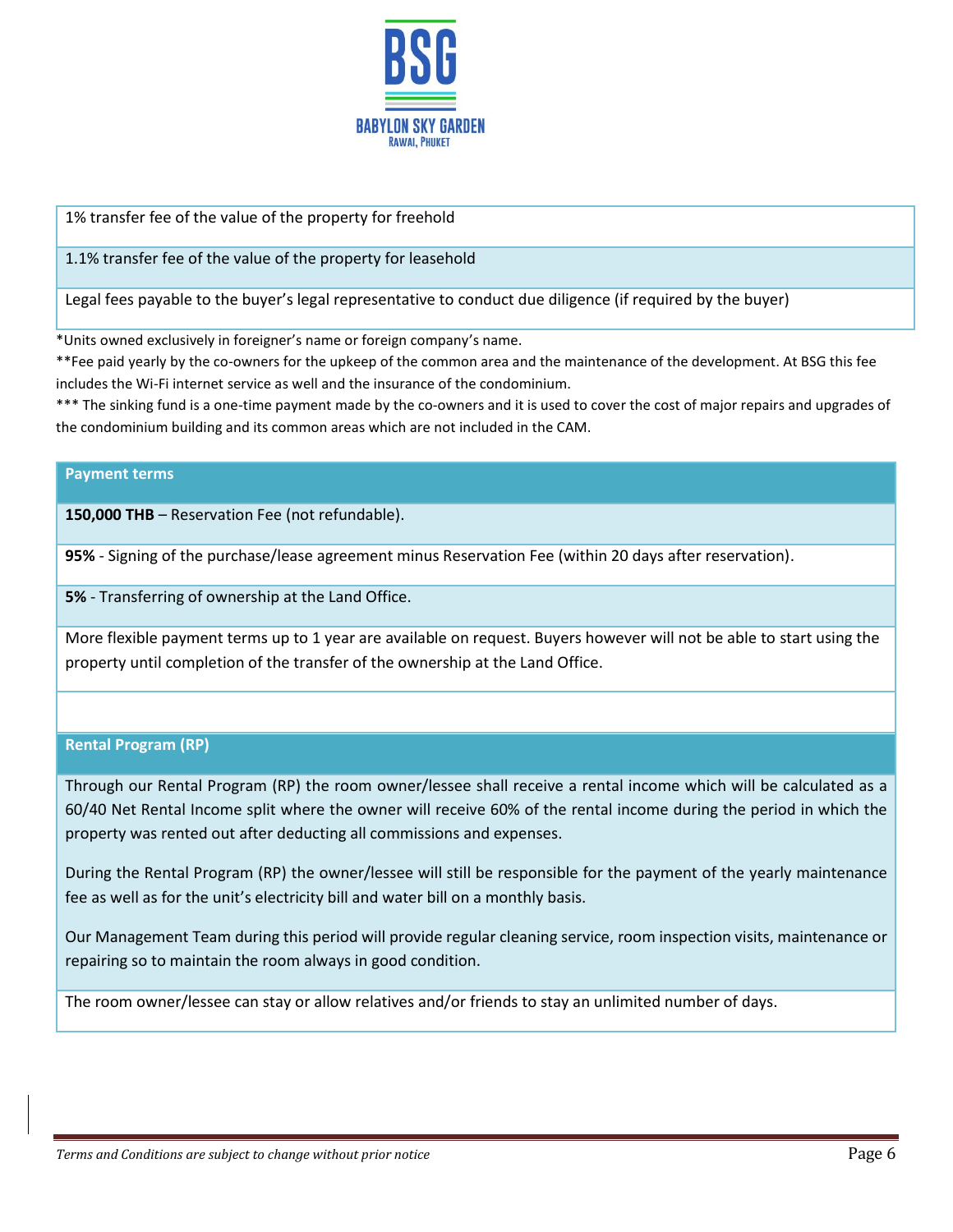

The rental income shall be payable once at the end of each year. The return will not be guaranteed but we will fully manage the unit when you request thus allowing you full flexibility.

**Built-in furniture list (included in the price)**

fully equipped kitchen

black granite top counter

stainless sink + Tap (Mex)

electric hob & hood (Mex)

1 12600 Btu DAIKIN Air-con

1 14400 Btu DAIKIN Air-con

fully equipped bathroom (COTTO)

1 electric water heater (Stiebel)

1 fire extinguisher

1 landline telephone working as intercom

#### **Furniture package**

### 300,000 THB

**Furniture package list:**

## **Living room & dining area**

2 seat sofa\*, 1 dining table with 4 chairs, 1 coffee table, 1 floor lamp, 1 ceiling lamp, 1 carpet, 1 wall cabinet with shelves, 1 TV cabinet set with wall decoration, 1 Smart TV LED 42", curtains, 1 emergency light.

### **Kitchen**

1 refrigerator, 1 microwave, 1 toaster, 1 kettle, full crockery set for 4 people.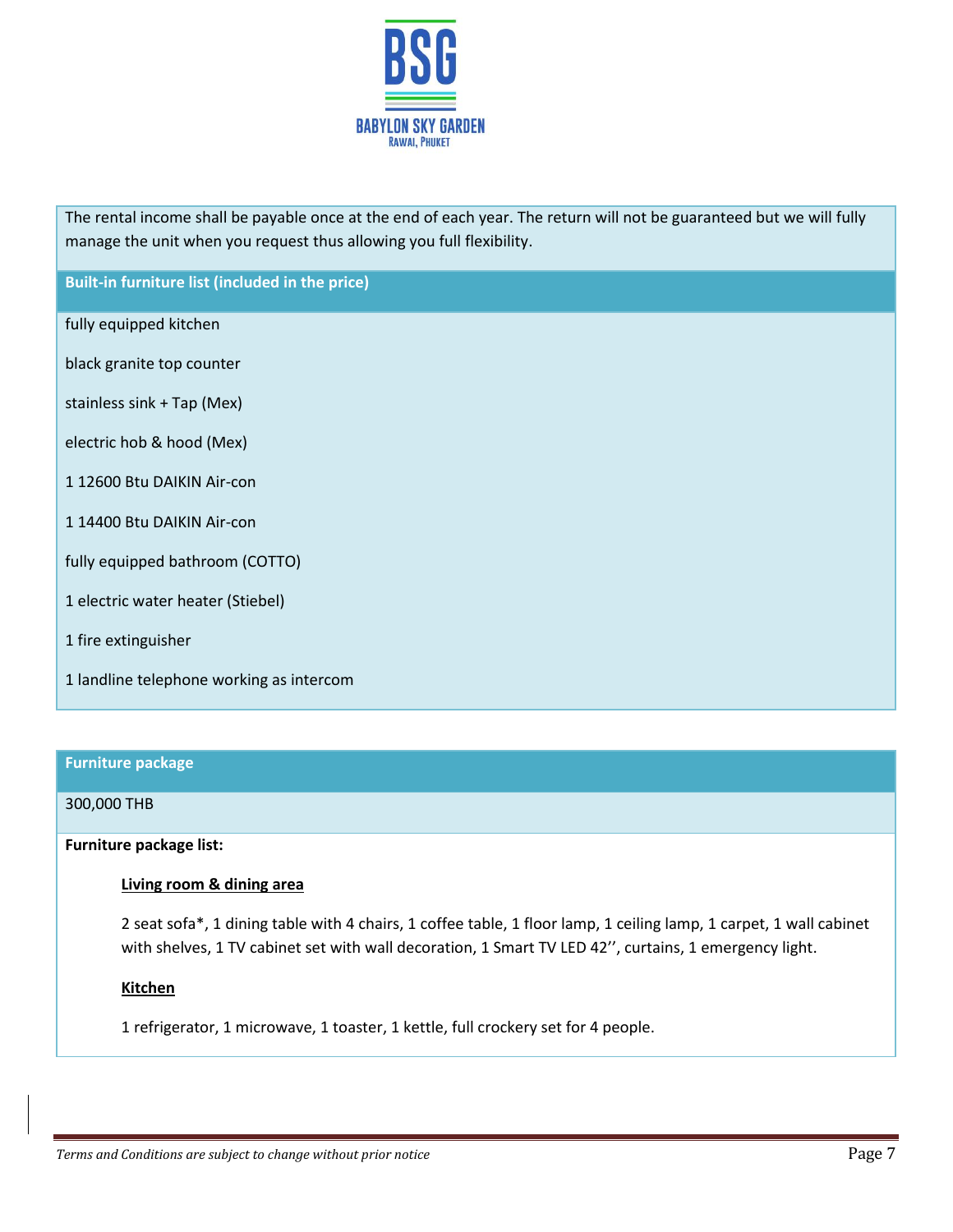

## **Bedroom**

1 bed 6', 1 mattress 6', 2 night tables, 2 night lamps, 1 wall decoration for the bed, 1 wall wardrobe with mirror, 1 Smart TV LED 42'', 2 shelves, 1 bed sheet, 1 bed topper, 4 pillows with pillow cases, 2 throw pillows, curtains, safety box.

# **Terrace**

1 outdoor table with four chairs.

**Optional items:** sofa bed, sun lounges, insulated glasses, sliding mosquito nets for the main windows and pocket spring mattress.

The furniture Package is compulsory when joining the Rental Program.

The rental programs shall start only on transfer of ownership date at the Land Office.

The furniture delivery will take minimum 45-90 days since the date the order was signed and paid.

Shipping and installation fees are included in the price.

Furniture Package maintenance will be always available locally on request.

Also, when joining the RP, purchaser agrees to pay additional cost for First Set Up and Linen Set Up to seller upon registration of a unit in the amount of 20,000 THB. The Set Up package will include all the essentials for your apartment to get ready to be rented out.

## **Fully licensed and ready to move in project.**

The project was completed at the end of September 2018 and registered as a Condominium under the Thai Condo Law on the  $9<sup>th</sup>$  of August 2019.

# **The warranty period is as follows:**

10 years from the registration date of the condominium in case of the structure and equipment which are part of the immovable parts of the project.